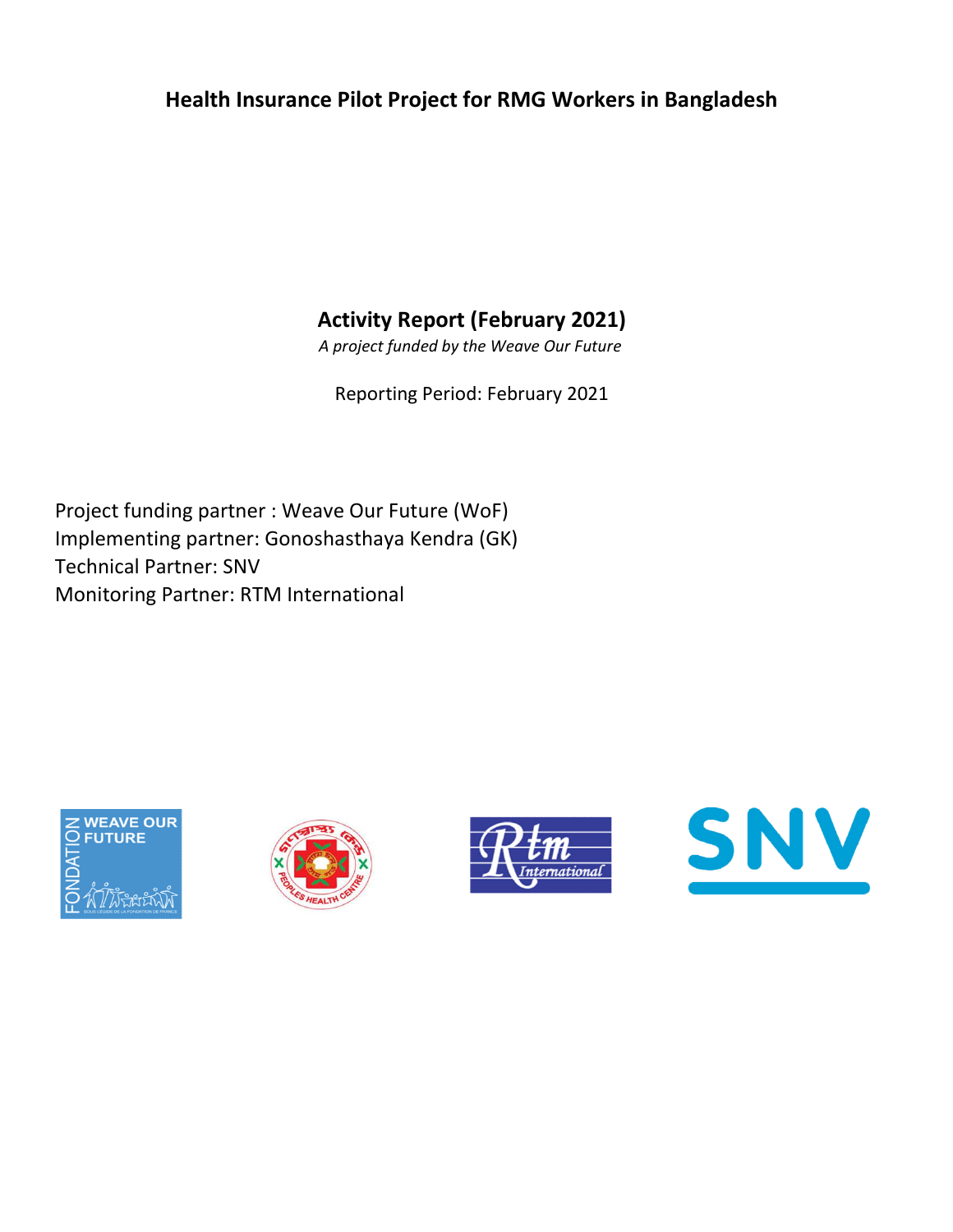

## Activity Report (February 2021) Health Insurance Pilot Project for RMG Workers in Bangladesh



600 Taka per worker, for first year WOF is contributing 100% premium

17742 workers from Three Factories

| Coverage                |                 | 17742 workers from Three Factories      |           |       |             |      |
|-------------------------|-----------------|-----------------------------------------|-----------|-------|-------------|------|
| Number of factories     | : Two           |                                         |           |       |             |      |
| Number of insured       | : 11102         | workers from Echotex Ltd.               | Male $=$  | 7256  | $F$ emale = | 3846 |
| Number of insured       | :4828           | workers from Masihata Sweaters Ltd.     | $Male =$  | 2697  | $Female =$  | 2131 |
| Number of insured       | : 392           | workers from Cute Dress Industries Ltd. | Male $=$  | 219   | $F$ emale = | 173  |
| Number of insured       | : 1420          | workers from Incredible Fashions Ltd.   | Male $=$  | 756   | $F$ emale = | 664  |
| Number of Total Insured | : 17742         |                                         | $Total =$ | 10928 | $Total =$   | 6814 |
| <b>Reporting Period</b> | : February 2021 |                                         |           |       |             |      |
| <b>BASICDATA:</b>       |                 |                                         |           |       |             |      |
| Available in software   |                 |                                         |           |       |             |      |

Health Insurance DATA –

|            | Department                                              | RATIO used 600<br>bdt x nbr of<br>insured |                  | Number of patient (Gender wise) |                    | Number of Consultation (Medical Center wise) |                    |                     |                           | Average<br>costing per<br>patient |          |
|------------|---------------------------------------------------------|-------------------------------------------|------------------|---------------------------------|--------------------|----------------------------------------------|--------------------|---------------------|---------------------------|-----------------------------------|----------|
|            |                                                         |                                           | Male             | Female                          | Total              | Nagar<br><b>Hospital GK</b>                  | Echotex<br>Factory | Masihata<br>Factory | Panishail<br>Clinic       | Savar<br><b>Hospital GK</b>       |          |
|            | Consultation                                            | 7.85                                      | 378              | 1014                            | 1392               | 0                                            | 838                | 9                   | 331                       | 214                               |          |
|            | Consultation (Amount)                                   | 1249.01                                   | 61650            | 159950                          | 221600             | 0                                            | 132900             | 1350                | 54800                     | 32550                             | 159.20   |
|            | Investegation                                           | 5.92                                      | 555              | 495                             | 1050               | 0                                            | 321                | 0                   | 355                       | 374                               |          |
|            | Investegation (Amount)                                  | 2531.28                                   | 226840           | 222260                          | 449100             | 0                                            | 139280             | 0                   | 174150                    | 135670                            | 427.71   |
|            | <b>Blood transfusion</b>                                | 0.01                                      | 1                | 1                               | $\overline{2}$     | 0                                            | $\mathbf 0$        | $\pmb{0}$           | $\mathbf 0$               |                                   |          |
|            | Blood transfusion (Amount)                              | 7.33                                      | 650              | 650                             | 1300               | 0                                            | $\mathbf 0$        | $\mathbf 0$         | $\mathbf 0$               | 1300                              | 650.00   |
|            | Dental                                                  | 0.38                                      | 36               | 32                              | 68                 | 0                                            | $\mathbf 0$        | $\mathbf 0$         | 60                        | 8                                 |          |
|            | Dental (Amount)                                         | 647.90                                    | 60350            | 54600                           | 114950             | 0                                            | $\mathbf 0$        | $\mathbf 0$         | 101300                    | 13650                             | 1690.44  |
|            | Physiotherapy                                           | 0.20                                      | 24               | 12                              | 36                 | 0                                            | $\mathbf 0$        | $\mathbf 0$         | 35                        |                                   |          |
|            | Physiotherapy (Amount)                                  | 39.74                                     | 4650             | 2400                            | 7050               | 0                                            | $\mathbf 0$        | $\mathbf 0$         | 6750                      | 300                               | 195.83   |
|            | Maternal Care                                           | 0.26                                      | 0                | 46                              | 46                 | 0                                            | 28                 | 0                   | 18                        | 0                                 |          |
|            | Maternal Care (Amount)                                  | 0.00                                      | $\mathbf 0$      | $\Omega$                        | $\Omega$           | 0                                            | $\mathbf 0$        | $\mathbf 0$         | $\mathbf 0$               | $\mathbf 0$                       | 0.00     |
| Patien     | <b>Emergency Service</b>                                | 0.43                                      | 42               | 34                              | 76                 | $\mathbf{1}$                                 | $\mathbf 0$        | $\mathbf 0$         | 35                        | 40                                |          |
|            | Emergency Service (Amount)                              | 259.41                                    | 26350            | 19675                           | 46025              | 2000                                         | $\mathbf 0$        | $\mathbf 0$         | 20625                     | 23400                             | 605.59   |
|            | <b>ENT Service</b>                                      | 0.00                                      | 0                | 0                               | 0                  | 0                                            | $\mathbf 0$        | $\mathbf 0$         | 0                         | $\overline{0}$                    |          |
|            | <b>ENT Service (Amount)</b>                             | 0.00                                      | 0                | 0                               | 0                  | 0                                            | $\mathbf 0$        | $\mathbf 0$         | $\mathbf 0$               | $\overline{0}$                    |          |
| OPD        | Eye Surgery                                             | 0.01                                      | $\mathbf 0$      |                                 | $\mathbf{1}$       | 0                                            | $\mathbf 0$        | $\mathbf 0$         | $\mathbf 0$               | 1                                 |          |
|            | Eye Surgery (Amount)                                    | 16.91                                     | 0                | 3000                            | 3000               | 0                                            | $\mathbf 0$        | $\mathbf 0$         | $\mathbf 0$               | 3000                              | 3000.00  |
|            | General Surgery                                         | 0.05                                      | 6                |                                 | 8                  | 0                                            | $\mathbf 0$        | $\mathbf 0$         | $\overline{7}$            |                                   |          |
|            | General Surgery (Amount)                                | 97.89                                     | 13000            | 4500                            | 17500              | 0                                            | $\mathbf 0$        | $\pmb{0}$           | 13500                     | 4000                              | 2187.50  |
|            | Gynae & Obs Surgery                                     | 0.00                                      | 0                | 0                               | 0                  | 0                                            | $\mathbf 0$        | $\mathbf 0$         | $\mathbf 0$               | 0                                 |          |
|            | Gynae & Obs (Amount)                                    | 0.00                                      | $\mathbf 0$      | 0                               | $\mathbf 0$        | 0                                            | $\mathbf 0$        | 0                   | $\mathbf 0$               | 0                                 | #DIV/0!  |
|            | Orthopedic Surgery                                      | 0.00                                      | $\mathbf 0$      | 0                               | $\mathbf 0$        | 0                                            | $\mathbf 0$        | $\mathbf 0$         | $\mathbf 0$               | $\overline{0}$                    | #DIV/0!  |
|            | Orthopedic Surgery (Amount)                             | 0.00                                      | 0                | $\Omega$                        | $\mathbf 0$        | 0                                            | $\mathbf 0$        | 0                   | $\mathbf 0$               | 0                                 |          |
|            | <b>Total New Recruit Worker BG+RBS</b>                  | 4.76                                      | 486              | 358                             | 844                | 0                                            | 552                | 292                 | $\mathbf 0$               | 0                                 |          |
|            | Total New Recruit Worker BG+RBS Cost                    | 523.28                                    | 53460            | 39380                           | 92840              | 0                                            | 60720              | 32120               | $\Omega$                  | 0                                 | 110.00   |
|            | <b>Total OPD Patient</b>                                | 19.86                                     | 1528             | 1995                            | 3523               | 1                                            | 1739               | 301                 | 841                       | 641                               |          |
|            | <b>Total OPD Amount</b>                                 | 5373.49                                   | 446950           | 506415                          | 953365             | 2000                                         | 332900             | 33470               | 371125                    | 213870                            | 270.61   |
|            | Admission With Seat Rent                                |                                           |                  |                                 | 22                 | 0                                            |                    |                     | 11                        |                                   |          |
|            | Admission With Seat Rent Amount                         | 0.00                                      | 10               | 12                              |                    |                                              | $\mathbf 0$        | $\mathbf 0$         |                           | 11                                | 525.45   |
|            |                                                         | 1.30                                      | 6280             | 5280                            | 11560              | 0                                            | $\mathbf 0$        | 0                   | 4820                      | 6740                              |          |
|            | Medicine                                                | 0.00                                      | 6                |                                 | 13                 | 0                                            | $\mathbf 0$        | $\pmb{0}$           | 11                        |                                   | 6150.23  |
|            | Medicine Amount                                         | 9.01                                      | 38840            | 41113                           | 79953              | 0                                            | $\mathbf 0$        | $\mathbf 0$         | 48960                     | 30993                             |          |
|            | ENT                                                     | 0.00                                      | $\overline{2}$   | 0                               | $\overline{2}$     | 0                                            | $\mathbf 0$        | $\mathbf 0$         | $\mathbf 0$               |                                   | 15000.00 |
| itient     | ENT (Amount)                                            | 3.38                                      | 30000            | 0                               | 30000              | 0                                            | $\mathbf 0$        | $\pmb{0}$           | $\pmb{0}$                 | 30000                             |          |
|            | Eye Surgery<br>Eye Surgery (Amount)                     | 0.00                                      | 0<br>$\mathbf 0$ | 0<br>0                          | 0<br>0             | $\mathbf 0$<br>0                             | $\mathbf 0$<br>0   | $\mathbf 0$<br>0    | 0<br>0                    | 0<br>0                            | #DIV/0!  |
| ᠭᠣ<br>௨    | <b>General Surgery</b>                                  | 0.00<br>0.00                              | 2                | $\mathbf{1}$                    |                    | $\pmb{0}$                                    | 0                  | $\overline{0}$      | 0                         |                                   |          |
|            | General Surgery (amount)                                | 2.20                                      | 13000            | 6500                            | $\vert$ 3<br>19500 | $\overline{\mathbf{0}}$                      | $\Omega$           | $\overline{0}$      | $\overline{\mathfrak{o}}$ | 3<br>19500                        | 6500.00  |
| <b>Qdl</b> | Gynae & Obs Surgery                                     | 0.00                                      | $\mathbf{0}$     |                                 | 3                  | 0                                            | $\overline{0}$     | 0                   | $\Omega$                  |                                   |          |
|            | Gynae & Obs (Amount)                                    | 2.14                                      | $\mathbf 0$      | 19000                           | 19000              | 0                                            | $\overline{0}$     | $\pmb{0}$           | 0l                        | 19000                             | 6333.33  |
|            | Orthopedic Surgery                                      | 0.00                                      | 0                |                                 | 1                  | 0                                            | $\overline{0}$     | $\pmb{0}$           | $\overline{0}$            |                                   |          |
|            | Orthopedic Surgery (Amount)                             | 0.73                                      | $\mathbf{0}$     | 6500                            | 6500               | 0                                            | $\overline{0}$     | $\pmb{0}$           | $\overline{0}$            | 6500                              | 6500.00  |
|            | <b>Total IPD Patient</b>                                | 0.00                                      | 10               | 12                              | 22                 | 0                                            | 0                  | 0                   | 11                        | 11                                |          |
|            | <b>Total IPD Amount</b>                                 | 18.77                                     | 88120            | 78393                           | 166513             | 0                                            | $\mathbf{0}$       | 0                   | 53780                     | 112733                            | 7568.77  |
|            | <b>Total service recipients</b>                         | 0.40                                      | 1538             | 2007                            | 3545               | 1                                            | 1739               | 301                 | 852                       | 652                               |          |
|            |                                                         |                                           |                  |                                 |                    |                                              |                    |                     |                           |                                   |          |
|            | <b>Total MEDICAL COST/compare</b><br>with the objective | 126.24                                    | 535070           | 584808                          | 1119878            | 2000                                         | 332900             | 33470               | 424905                    | 326603                            | 315.90   |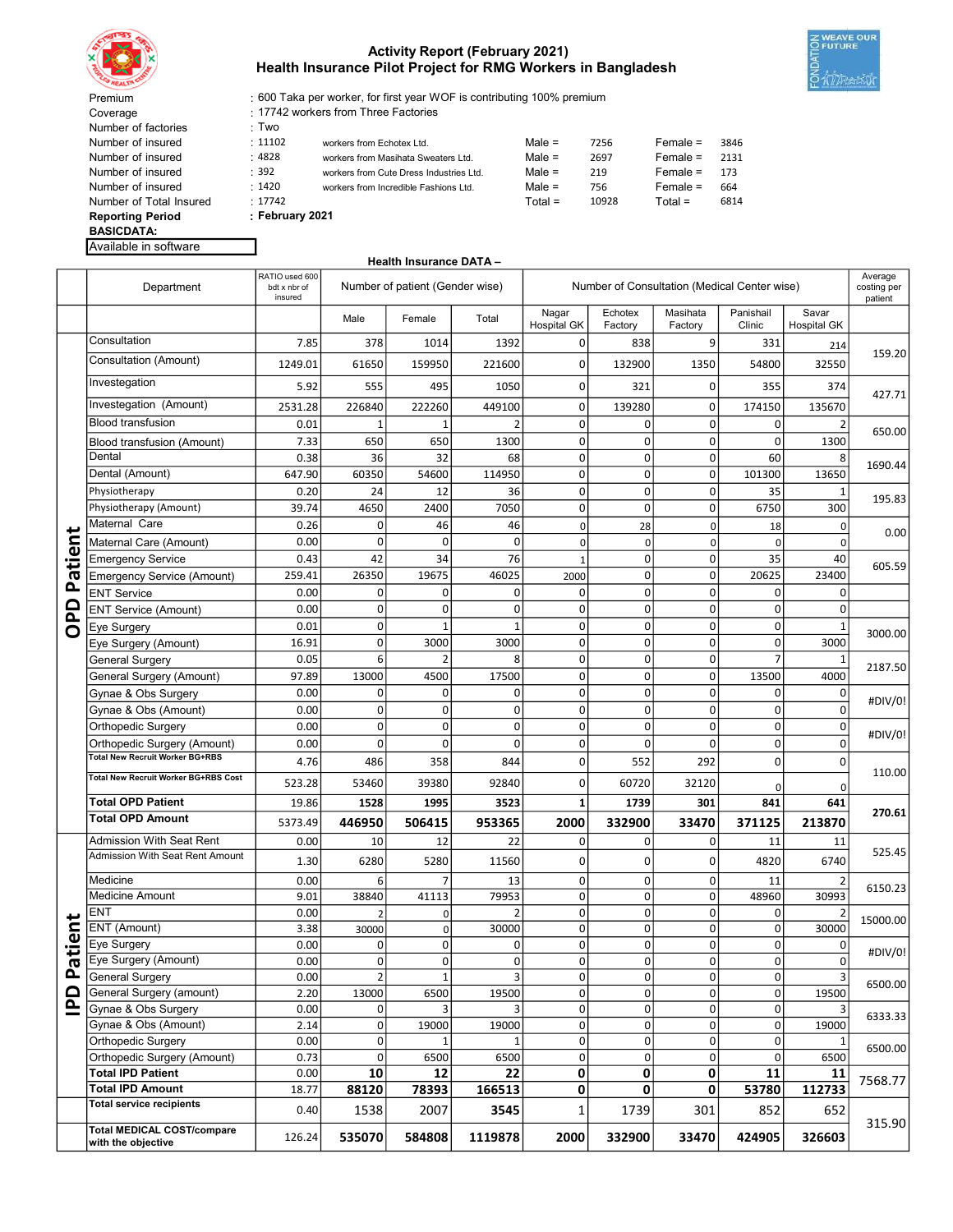| <b>Factory Name =</b>             | <b>Echotex</b><br>Factory | Masihata<br>Factory | Total | <b>Registered Vs Acctual Service Taken Till</b> |        |                               |                          |
|-----------------------------------|---------------------------|---------------------|-------|-------------------------------------------------|--------|-------------------------------|--------------------------|
| New recruit worker Blood Grouping | 552                       | 292                 | 844   | Garments<br>Name                                | Sex    | Total<br>Registered<br>Member | Acctual<br>Service Taken |
| Amount                            | 33120                     | 17520               | 50640 | Echotex Ltd.                                    | Male   | 7256                          | 5935                     |
| New recruit worker RBS            | 552                       | 292                 | 844   |                                                 | Female | 3846                          | 5260                     |
| Amount                            | 27600                     | 14600               | 42200 | Masihata                                        | Male   | 2697                          | 2395                     |
| Total New Recruit worker          | 552                       | 292                 | 844   | Sweaters                                        | Female | 2131                          | 2493                     |
| Total New Recruit worker Cost     | 60720                     | 32120               | 92840 | Incredible                                      | Male   | 756                           | $\Omega$                 |

## Registered Vs Acctual Service Taken Till Date

| Garments<br>Name     | Sex    | Total<br>Registered<br><b>Member</b> | Acctual<br><b>Service Taken</b> | Total          |  |
|----------------------|--------|--------------------------------------|---------------------------------|----------------|--|
| Echotex Ltd.         | Male   | 7256                                 | 5935                            | 11195          |  |
|                      | Female | 3846                                 | 5260                            |                |  |
| Masihata<br>Sweaters | Male   | 2697                                 | 2395                            |                |  |
|                      | Female | 2131                                 | 2493                            | 4888           |  |
| Incredible           | Male   | 756                                  |                                 | 0              |  |
| Fashions             | Female | 664                                  | C                               |                |  |
| <b>Cute Dress</b>    | Male   | 219                                  | h                               | $\overline{2}$ |  |
|                      | Female | 173                                  | C                               |                |  |
| Total -              |        |                                      |                                 | 16083          |  |





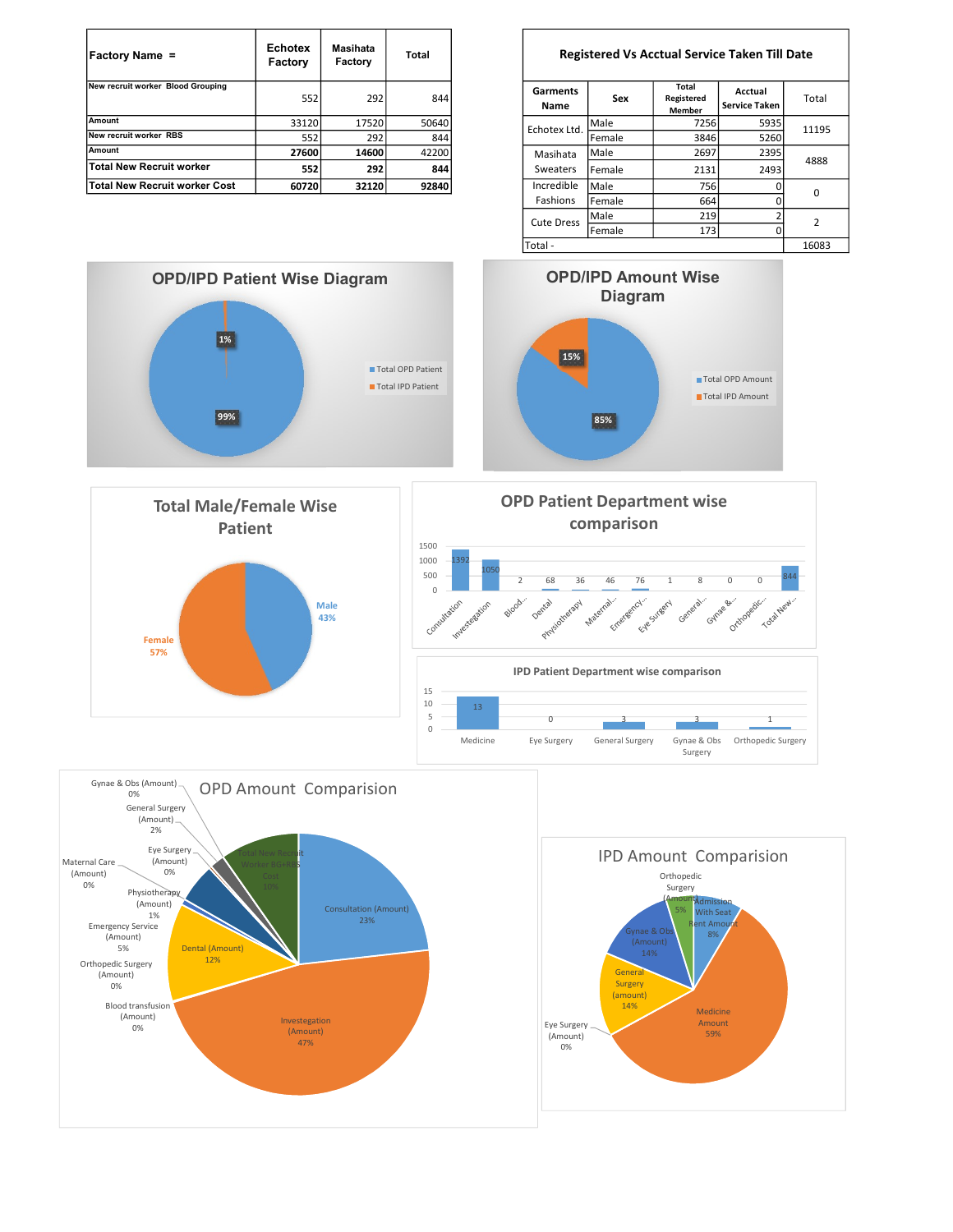## Health Insurance Pilot Project For RMG Worker in Bangladesh

Activity Report (February 2021)

| SL No.         | 3a. Health care/services/ Department                                                                                                                                     | Male<br>Patient | Female<br>Patient | Total<br>Patient | <b>Total cost</b><br>(in BDT) | Average cost<br>per patient |
|----------------|--------------------------------------------------------------------------------------------------------------------------------------------------------------------------|-----------------|-------------------|------------------|-------------------------------|-----------------------------|
| $\mathbf{1}$   | <b>Doctor Consultation</b>                                                                                                                                               | 378             | 1014              | 1392             | 221600                        | 159                         |
| $\overline{2}$ | Pathology (Blood group, Diabetes, hemoglobin, Lipid Profile,<br>Urea, Serum Creatinine, Electrolytes etc.)                                                               | 304             | 298               | 602              | 306100                        | 508                         |
| 3              | X-ray (available at Health Care Provider under this Project)                                                                                                             | 208             | 48                | 256              | 85700                         | 335                         |
| 4              | Ultrasonography (available at Health Care Provider under this<br>Project)                                                                                                | 24              | 140               | 164              | 51900                         | 316                         |
| 5              | ECG (available at Health Care Provider under this Project)                                                                                                               | 19              | 9                 | 28               | 5400                          | 193                         |
| 6              | Blood transfusion as part of treatment or at the time of surgery<br>(blood should be provided by beneficiary's relative or<br>exchange)                                  | 1               | $\mathbf{1}$      | $\overline{2}$   | 1300                          | 650                         |
| $\overline{7}$ | Dental services, Dental X-ray, Scaling, Extraction of tooth,<br>Temporary & Permanent Filling, Light cure, GI Filling, Abscess<br>Drainage, Cyst/tumor excision          | 36              | 32                | 68               | 114950                        | 1690                        |
| 8              | Physiotherapy                                                                                                                                                            | 24              | 12                | 36               | 7050                          | 196                         |
| 9              | Mothercare                                                                                                                                                               | 0               | 46                | 46               | 0                             | 0                           |
| 10             | <b>Emergency services</b>                                                                                                                                                | 42              | 34                | 76               | 46025                         | 606                         |
| 11             | <b>ENT Service</b>                                                                                                                                                       | 0               | 0                 | 0                | 0                             | #DIV/0!                     |
| 12             | Eyesight examination and different operations Chalazion,<br>Pterygium, Removal of foreign body, Dacrocystectomy,<br>Enucleation                                          | 0               | $\mathbf{1}$      | $\mathbf{1}$     | 3000                          | 3000                        |
| 13             | All type of general surgery in the lower and upper Abdomen,<br>Stomach operation, Gallbladder, Urinary stone operation,<br>different operations of colon and anal canal. | 6               | 2                 | 8                | 17500                         | 2188                        |
| 14             | All type Gynae Surgery                                                                                                                                                   | 0               | 0                 | 0                | 0                             | #DIV/0!                     |
| 15             | All types of orthopedic operations                                                                                                                                       | 0               | 0                 | 0                | 0                             | #DIV/0!                     |
| 16             | <b>Total New Recruit Patients RBS + Blood Group</b>                                                                                                                      | 486             | 358               | 844              | 92840                         | 110                         |
| 17             | Intraocular lens implantation and Phaco Surgery patient                                                                                                                  |                 |                   |                  |                               | #DIV/0!                     |
| 18             | Vision Tests / Eyesight examination and different operations<br>Chalazion, Pterygium, Removal of foreign body,<br>Dacrocystectomy, Enucleation                           | 0               | 0                 | 0                | 0                             | #DIV/0!                     |
| 19             | Skin and sex related disease (STI/RTI)                                                                                                                                   | 0               | 0                 | 0                | 0                             | #DIV/0!                     |